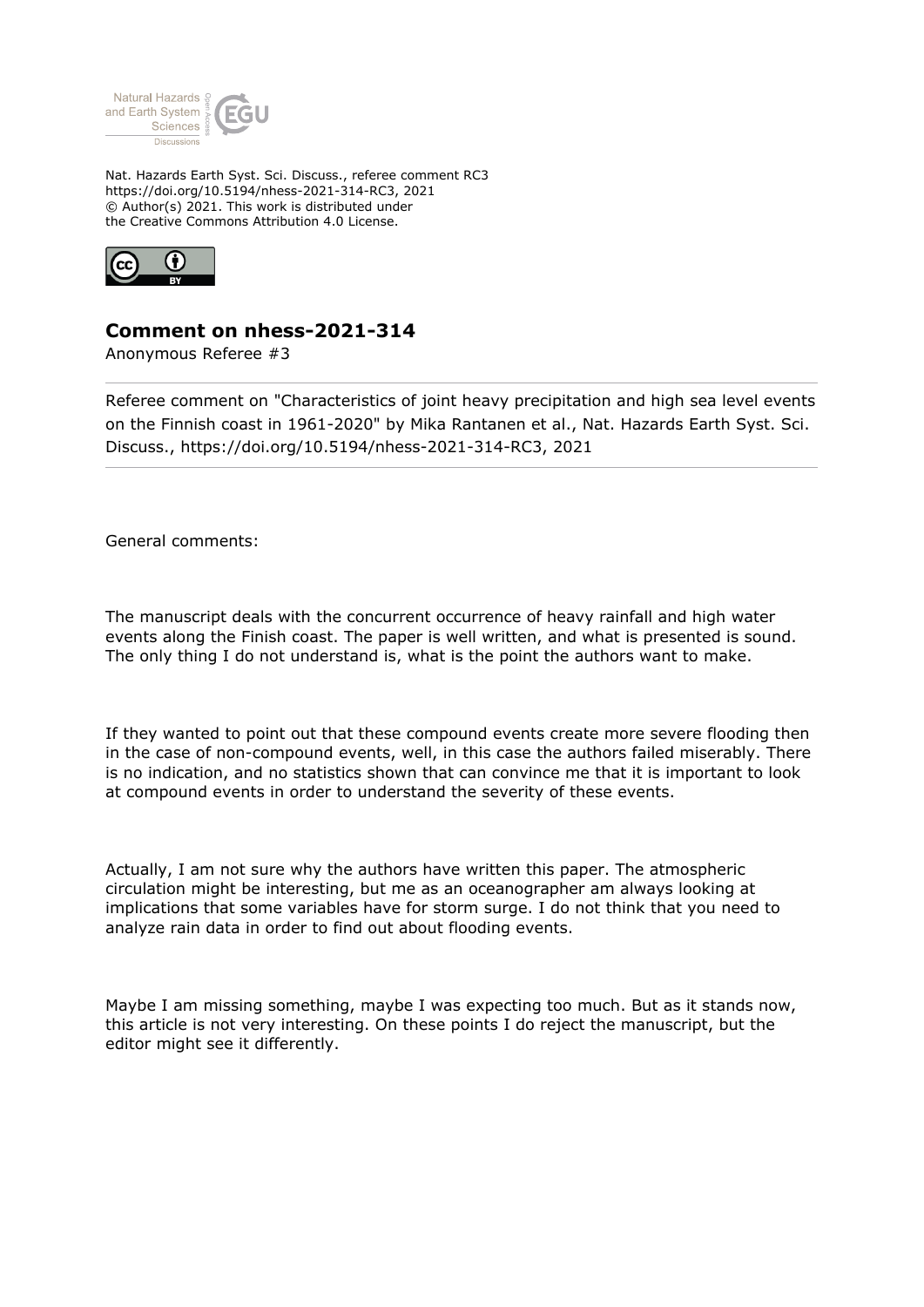Specific comments:

Abstract: the authors want to correlate the rainfall and water level to compute compound flooding. Already in the abstract, they state that these events mostly are due to sea level variability (nothing surprising). I am not sure how the rainfall fits into this picture…

36-42: for this please see also Ferrarin et al, 2021 (Progress in Oceanography)

30: are you sure it is the precipitation, and not some other correlated variable like wind or atmospheric pressure that makes these events compound events?

98: how strong is this trend (numbers)?

105: please make clear if these data are observations or come from a meteorological model.

Table 1: have all points a MSL of 0?

123: I guess there is also rain data in ERA5. Did you use it and compare it to the observation data? If not, why not? If yes, how did the two data sets compare?

307-9: this is what I was fearing… that there is little correlation between rain and sea level. And for the whole article you are basically repeating it…

375-6: Well, I was eager to see the prove of this statement, but I guess the authors do not convince me

406-9: This is all hypothetical. Where can I verify this hypothesis?

431-2: It is maybe a proxy for compound flooding, but I am not sure if this is important, because you did not show the importance of compound flooding.